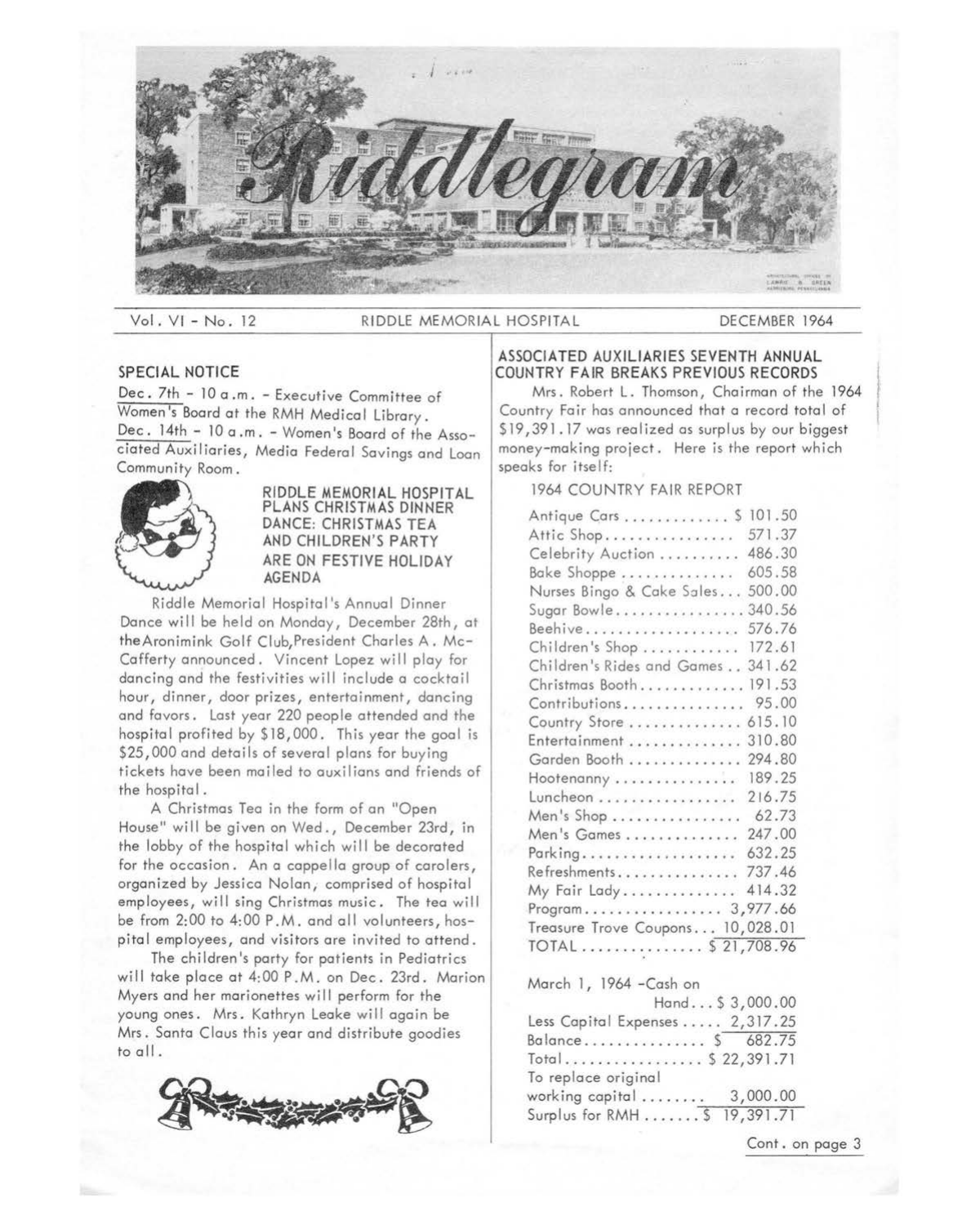## **ROSE TREE AUXILIARY PLANS CHRISTMAS HOUSE TOUR OF PICTURESQUE HOMES**

The Rose Tree Auxiliary will sponsor a Christmas House Tour on Thursday, Dec. 17th from 11:30 a.m. to 4:00 P.M. Guests may visit homes at their own convenience during these hours in their own cars. A map will be provided with locations of homes outlined. Tickets may be obtained for only \$2.00 per person. Mrs. George Arata, LO 6-0732 will take your reservations.

Following is the list of homes which will be open for the tour:

House No. 1 - Mr. and Mrs. William H. Baird, Rose Valley Road and Buttonwood Way, Moylan, Rose Valley. A two-story Colonial with contemporary-traditional furnishings.

House No. 2 - Mrs. Samuel Rhoads, Painter Road, Media. 1700 log cabin, furnished with antiques in a lovely setting of old trees.

House No. 3 - Mrs. James F. Miller, Sycamore Mills Road. A charming little home tastefully decorated.

House No. 4 - Mr. and Mrs. Vernon O. Tessier, Crum Creek Road, Media. Very unusual Christmas decorations in porch; recreation room decorated for Teen Age Party; Kitchen for Christmas Breakfast; Dining Room for Christmas Buffet and Living Room for Christmas Eve. A hostess dream come true! House No. 5 - Mr. and Mrs. Hugh A. Boyle, Paxon Hollow Road. An unusual collection of oil paintings in a recently refurnished contemporary setting.

House No. 6 - Mr. and Mrs. J.P. Goslin, Longview Farm, Palmer Mill Road, Media. Center section built around 1740, believed to be a stagecoach stop between Phila. and West Chester, Furnished with eighteenth century American. House No. 7 - Mr. and Mrs. Bruce H . Dutton, Palmer Mill Road, Media. Contemporary home furnished in Italian Provincial.

House No. 8 - Dr. and Mrs. Paul Nemir, Jr., 152 Lakeview Drive, Upper Providence Road, Media. Contemporary home built on five levels- done in historic early American furnishings. A scenic view of the reservoir from every window. At this home, punch and cookies will be served to the guests.

Hostesses for the tour wi 11 be: Mrs. Edward **T.**  Holland, Mrs. Egbert E. Evons, Mrs. Janvier Rice, Mrs. Richard Borden, Mrs. Harvey Toomey, Mrs. John B. McClatchy, Mrs. Robert Blanton, Mrs. Leiper Black, Mrs. William Watson, and Mrs. Frank H. Jelinek.

The Christmas House Tour Committee, who did all the planning and decorating for the tour, consists of Mrs. George V. Arata, Mrs. Edward Arters, Mrs. Bruce Dutton, Mrs. G. Joseph

Cont. on page 4

# LINES TO THE LADIES...

Mary Poppins coined the word for our extraordinarily successful Country Fair! SUPERCALIFRA GILISTICESPIA LIDOCIOUS! (which means superlative, superlative!!!!!)...The Thrift Shop made over \$280 in the "sweeps sale" during Nov. 12, 13, 14 ... Sympathy to Ethel Bogle on the death of her brother ... her Charity Ball luncheon postponed to Dec. 2nd at Aronomink Country Club ... A very speedy recovery to Ida D'lgnazio, a recent hospital patient ... also to Emma Frederics of Concord our best recovery wishes ... Gradyville will have luncheon at the Log Cabin after their Dec. 9th meeting ... Swarthmore Auxiliary is now selling mints and nuts by Kathryn Beich (\$1 . 00 per can--de Ii cious--contact SW members) .. Springhaven had enough in their "Sunshine Club" to give two Thanksgiving baskets ... Ruby Helton spent Turkey holiday in Bermuda ... Donnie Wilbur is back and the Snack Bar has got her! ... She looks tanned and fit--spent some time in Nassau ... says that Bobbie Burgess did a swell job while she was gone... Concord Aux. selling Cherrydale Farms candy (delish!) from \$1.00 to \$2.00 per box-just buzz Phyllis Rowe (GL 9-2247) with your order... Mary Mallon is our new Assistant Director of Volunteers.. (Mary: we knew you couldn't "fade away!"...) Our nurses are interested in forming a bowling league of their own ... any R .N. wishing information please phone Mrs. Carter of 2nd East, LO 6-9400.. Mrs. Isaac Clothier has donated pictures of Man O' War and Mr. Riddle--also a horseshoe-gifts turned over to Mr. Laughlin .... our thanks to thoughtful Mrs. C... Your proud editor received a lovely complimentary letter from Cyril Fox, Esq. a member of the RMH Board ... Young Susan Rines, daughter of Marian Rines of Lima Aux. guessed that number of pecans (65) in the pie at Lima's Yuletide Village.. All happy that indefatigable Miriam McCafferty is feeling well after a brief illness bout. .. Thelma Painter and Loretta Mitchell of Riddlewood Aux. served celebrity Dick Clark and his children hot dogs during Media's Hallowe'en parade ...

Women's Board (Nov. 9) Meeting Notes: Media earned \$22. 00 from their Tupperware demonstration at President Putt's home .. together with Riddlewood Aux. they made about \$50 .00 each on sale of hot dogs at Hallowe'en parade..Nether Providence made \$125 on their cocktail party .. they have already sold \$500 worth of Xmas cards ... their aux. is selling Manor Baking Co. fruit cakes 2 lbs. \$3.85 3 lbs. \$5.25, 5 lbs. \$7.80, call Mrs. Van Langeweld at LO 6-5495 ... Donald Laughlin rotes A-OK "Mr. Answer Man"..he really delivered the answers to many a question at our meeting ... \*\*\*\*\*\*\*\*\*\*

The Thrift Shop reported that 92 girls gave 892 l/4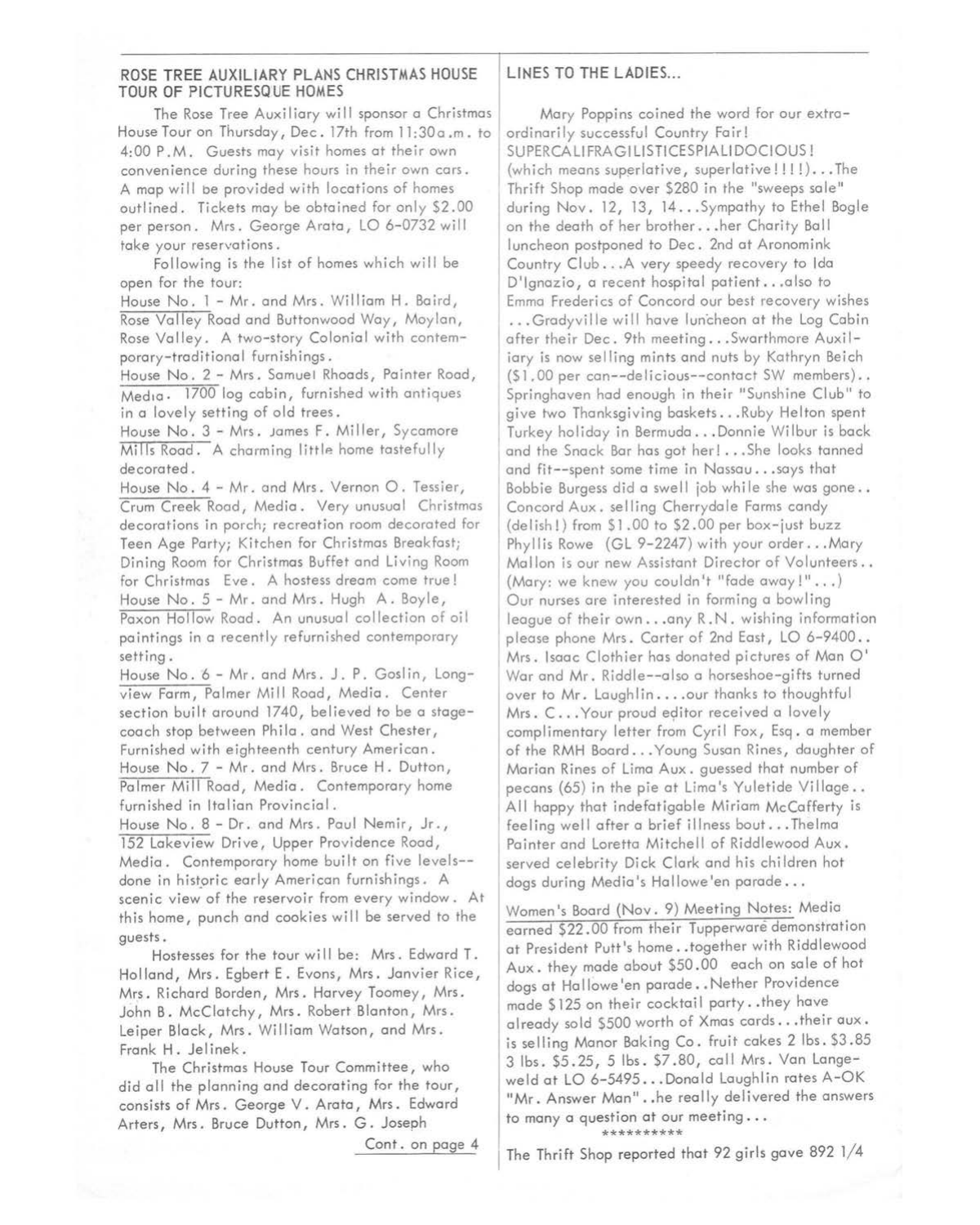hours in Oct ... Our deep apologies to Alice Arata, Alma Bakia, Doris Barrow, Clara Bethel and Alice Case who should have been listed with the "hard core" of Thrift Shop regulars but were inadvertently omitted ... Cheyney's chicken dinner a success ... they are planning a Dec. cocktail party says A. Cook, president...

#### \*\*\*\*\*\*\*\*\*\*

Did you know that you can give a donation to RMH in lieu of flowers to be sent to a deceased person? Call Lorraine Shockley at LO 6-9400 for information Wawa Aux. reported a surplus of \$100 from its buffet supper at Jane and Elton Actons and almost \$30 from a Dutch Maid sale ... Norah Dahlen is taking orders for Christmas wrap, bows, cards and more than 100 items of stationery ... call GL 9-3117 ... Violet Fischer has a grand gift item, loomed placemats, \$1 .00 each ... watch for Wawa's dessert bridge..Concord will have a luncheon or dinner in Dec...The Arden Skimore family had 10 additions...all puppies...

## \*\*\*\*\*\*\*\*\*\*\*\*

Springfield Aux. made \$90 at their "Sip and Sup" Oct. affair..they are selling 2 lbs. Duncan Hines fruit cakes for only \$2.25 .. contact Edna Feiner Kl 4-2454 •. personal apologies to Mrs. Feiner for omitting her name from the list of guides of hospital tours on Fair day ... Beatty Hills will have a Christmas luncheon on Dec. 8th ... Bowling Green planning a cocktail party on Jan. 23rd .. at Old Mill .. \$3.00 per couple... Middletown Aux. selling Xmas cards.

### \*\*\*\*\*\*\*\*\*\*\*\*\*\*

Lima Aux .'s annual "Yuletide Village" held on Nov. 7th at the Lima Fire House was a huge success final totals not all in but at least \$1300 cleared!!! This story is a tribute to the "togetherness" of a group of women who worked since Jan. and to Alma Albright who had generously opened her home for all workshops .. Hard work??? Yes, but each Lima gal I talked to said,"We had loads of fun doing it!" ... Lima's Christmas tree at their Village was donated by Mr. Martin Luther of the Luther Tree Farm ... where live fresh trees are sold .. located on Middletown Road in Gradyville (about 3 miles past Gradyville Methodist church-a white stucco ranch house, left hand side of road) ... there are scotch pine and spruee trees ... you may cut your own!!!...prices are \$2, \$3, and \$4,..for a lovely tree, try this farm-<sup>11</sup>you'll be so glad we sent you" say the Lima Aux.'s gals....

\*\*\*\*\*\*\*\*\*\*\*\*\*

Enthusiastic was the report of Deedee Coffin, Moylan-Rose Valley prexy, describing their cruise on **M.** S. KUNGSHOLM on Oct. 24th to Puerto Rico (San Juan),(St. John Caneel Bay Plantation), and St. Thomas (Charlotte Amalie). . returned on Nov.

2nd ... everyone who went had a marvelous time she says..."Beautiful ship, superb service, and marvelous entertainment ... "she especially thanks Mr. Geroge Constable of the Delaware County Travel Agency who had a hand in helping to raise \$340.00 for RMH!! This is a good way of aiding the hospital and having a glorious vacation ... there is nothing quite like a cruise ... why not start planning to join this group for their next one to take place in October, 1966???

#### \*\*\*\*\*\*\*\*\*\*\*

Violet Fischer's phone number is GL 9-1451 .. Bea Oas is chairman of the Christmas decorations for the tea on Dec. 23rd... the new candystripers nurses aide (6-week) course was started on Nov. 28th under Mrs. Dimmick's direction ... Mary Mallon did the orientation part ... plans are being made for the Awards Tea and will soon be announced says Director of Volunteers Iris McClain ... Genial Mr. Scherer of Scherer's Cock 'N Bull Room sent the Riddlewood ladies Rhine wine and cocktails with his compliments at their Nov. meeting there ... said he loved Riddle and enjoyed his stay there! .. Mrs. Daniel Winters is also a member of the Rose Tree House Tour Committee ... YES, VIRGINIA, THERE IS A SANTA CLAUS!!!! ... And we're told he will visit RMH 's Christmas festivities on Dec. 23rd ... this Mr. Claus is well-known to all of us ... Initials C. A. McC ...

### \*\*\*\*\*\*\*\*\*\*\*\*\*\*

FOUND AT THE THRIFT SHOP: A black and white wool tweed (full length) coat--trimmed in black, plastic collar, black buttons, Label reads: "Marshall Field-Frank Russell original by Mansfield made in England" Found on Oct. 26th after Nether Prov. and Riddlewood's stints in the shop ... owner please call the Thrift Shop and claim, 565-0383.

#### \*\*\*\*\*\*\*\*\*\*\*\*

Well-organized Rose Tree Aux. has its chairmen selected for events far in advance: Valentine Dance Mrs. Marius Brohard; Bridge-April - Mrs. Minton Harvey, June Swim-Cocktail-Buffet Party - Mr. Frank Jelinek. The Rose Tree women told us they would definitely have The Four Saints for this gala in June--and that, in itself, is a coup!!... What can I wish you at Christmas? "May your heart overflow with the simple joy of being aliveespecially at a time like Christmas... and then may every day in 1965-be bright and just right for you!" ADH

### **COUNTRY FAIR** Cont. from page l

Mrs. Thomson expresses her deep gratitude to one and all who worked to help us reach this amazing new plateau of accomplishment. It reflects the team spirit of dedicated women working together for our hospital!